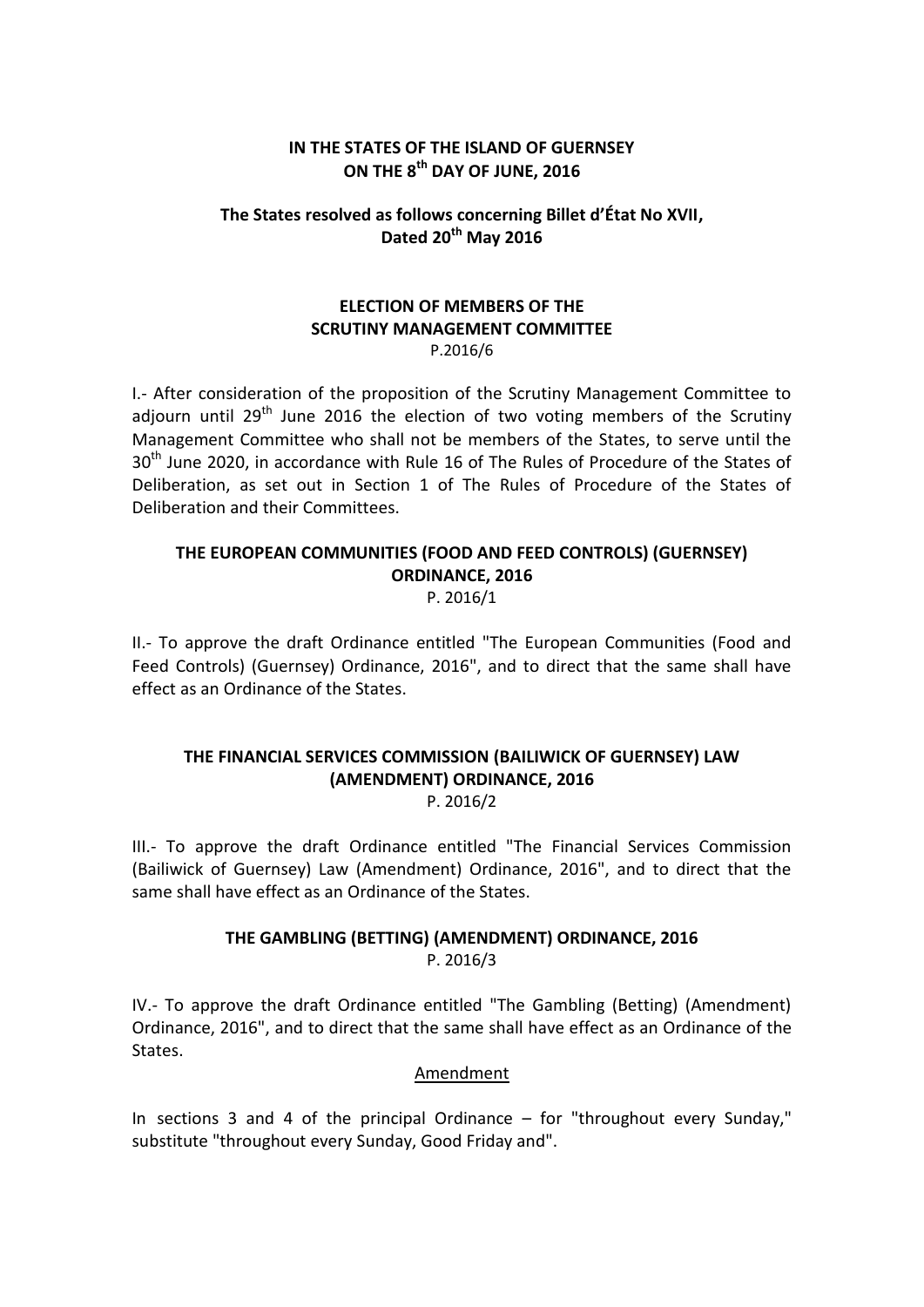### *ORDINANCE LAID BEFORE THE STATES*

#### **THE PUBLIC TRANSPORT (AMENDMENT) ORDINANCE, 2016**

V.- In pursuance of the provisions of the proviso to Article 66(3) of the Reform (Guernsey) Law, 1948, as amended, "The Public Transport (Amendment) Ordinance, 2016", made by the Legislation Select Committee on the  $25<sup>th</sup>$  April, 2016, was laid before the States.

### *STATUTORY INSTRUMENTS LAID BEFORE THE STATES*

### **THE AIR NAVIGATION (BAILIWICK OF GUERNSEY) (AIR OPERATORS' CERTIFICATES) REGULATIONS, 2016**

In pursuance of section 151 (4) of the Air Navigation (Bailiwick of Guernsey) Law, 2012, The Air Navigation (Bailiwick of Guernsey) (Air Operators' Certificates) Regulations, 2016 made by the Commerce and Employment Department on  $25<sup>th</sup>$  February 2016, were laid before the States.

### **THE COMPANIES (RECOGNITION OF AUDITORS) (AMENDMENT) REGULATIONS, 2016**

In pursuance of section 537 of the Companies (Guernsey) Law, 2008, The Companies (Recognition of Auditors) (Amendment) Regulations, 2016, made by the Commerce and Employment Department on  $7<sup>th</sup>$  April 2016, were laid before the States.

# **THE HEALTH SERVICE (BENEFIT) (LIMITED LIST) (PHARMACEUTICAL BENEFIT) (AMENDMENT) REGULATIONS, 2016**

In pursuance of Section 35 of The Health Service (Benefit) (Guernsey) Law, 1990, The Health Service (Benefit) (Limited List) (Pharmaceutical Benefit) (Amendment) Regulations, 2016, made by the Social Security Department on 12 February 2016, were laid before the States.

# **THE HEALTH SERVICE (PAYMENT OF AUTHORISED SUPPLIERS) (AMENDMENT) REGULATIONS, 2016**

In pursuance of Sections 12, 14, and 35 of The Health Service (Benefit) (Guernsey) Law, 1990, as amended, The Health Service (Payment of Authorised Suppliers) (Amendment) Regulations, 2016, made by the Social Security Department on 29 January 2016, were laid before the States.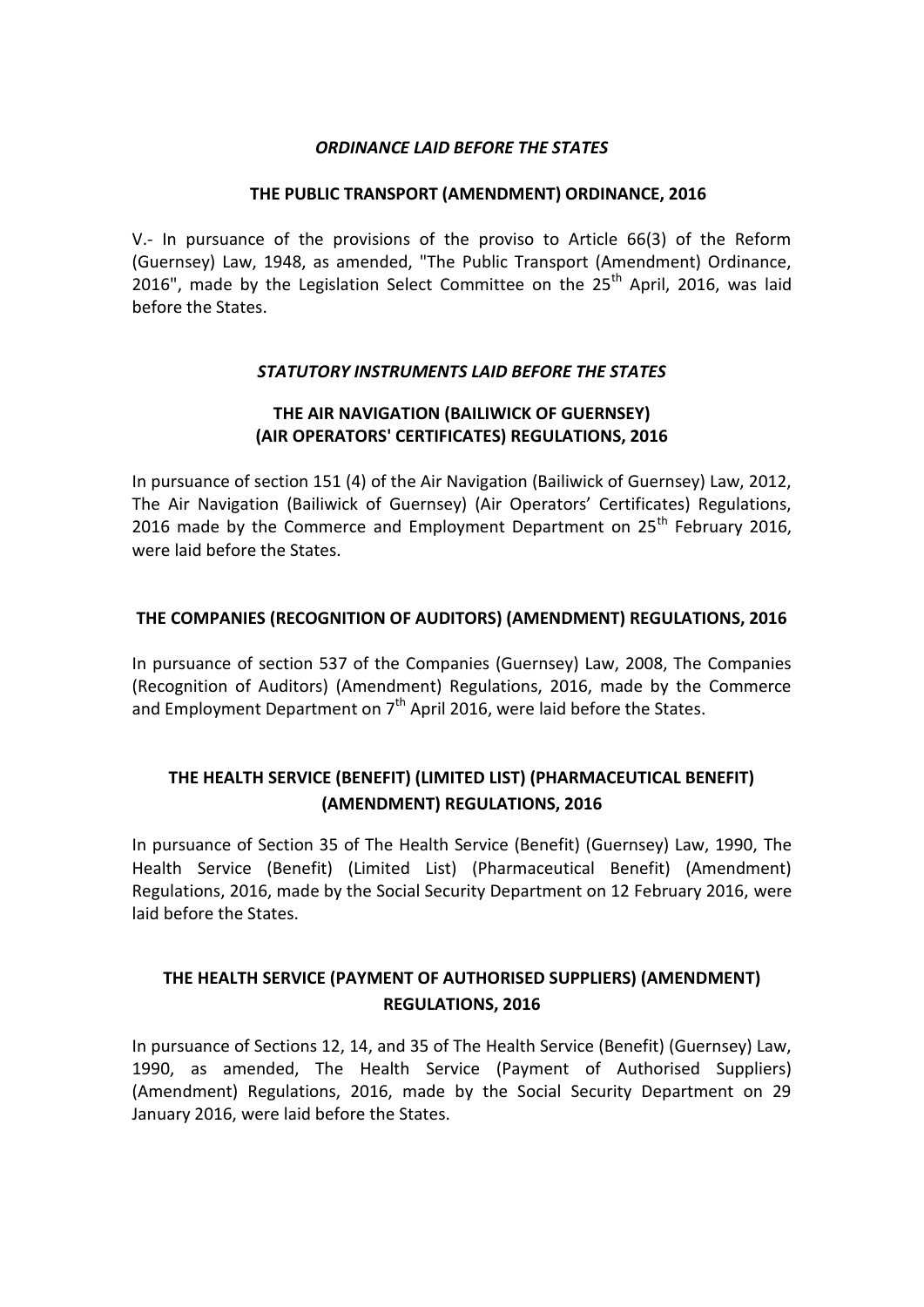### **THE LIQUOR LICENCE (FEES) REGULATIONS, 2016**

In pursuance of Section 99(3) of the Liquor Licensing Ordinance, 2006, the Liquor Licence (Fees) Regulations, 2014, made by the Home Department on  $11<sup>th</sup>$  April 2016, were laid before the States.

# **MOTOR TAXATION (FIRST REGISTRATION DUTY) (EXEMPTIONS AND PREFERENTIAL RATES) REGULATIONS, 2016**

In exercise of the powers conferred on it by Sections 2A and 2B of the Motor Taxation and Licensing (Guernsey) Law, 1987, and all the other powers enabling it in that behalf, and with the approval of the Treasury and Resources Department, the Motor Taxation (First Registration Duty) (Exemptions and Preferential Rates) Regulations, 2016, made by the Environment Department on  $14<sup>th</sup>$  April 2016, were laid before the States.

# **THE CONTROL OF POISONOUS SUBSTANCES (GUERNSEY) (AMENDMENT) REGULATIONS, 2016**

In pursuance of Section 4 (1) (c) of the Poisonous Substances (Guernsey) Law, 1994, The Control of Poisonous Substances (Guernsey) (Amendment) Regulations, 2016 made by the Commerce and Employment Department on  $4<sup>th</sup>$  February 2016, were laid before the States.

# **THE DRIVING LICENCES (AMENDMENT) REGULATIONS, 2016**

In exercise of the powers conferred on it by Sections 2A(a) and 2B of the Motor Taxation and Licensing (Guernsey) Law, 1987, the Driving Licences (Amendment) Regulations, 2016, made by the Environment Department on  $28<sup>th</sup>$  April 2016, were laid before the States.

# **THE DRIVING TESTS (FEES) REGULATIONS, 2016**

In pursuance of Sections 2A(b) and 2B of the Motor Taxation and Licensing (Guernsey) Law, 1987, as amended, The Driving Tests (Fees) Regulations, 2016, made by the Environment Department on  $4<sup>th</sup>$  February 2016, were laid before the States.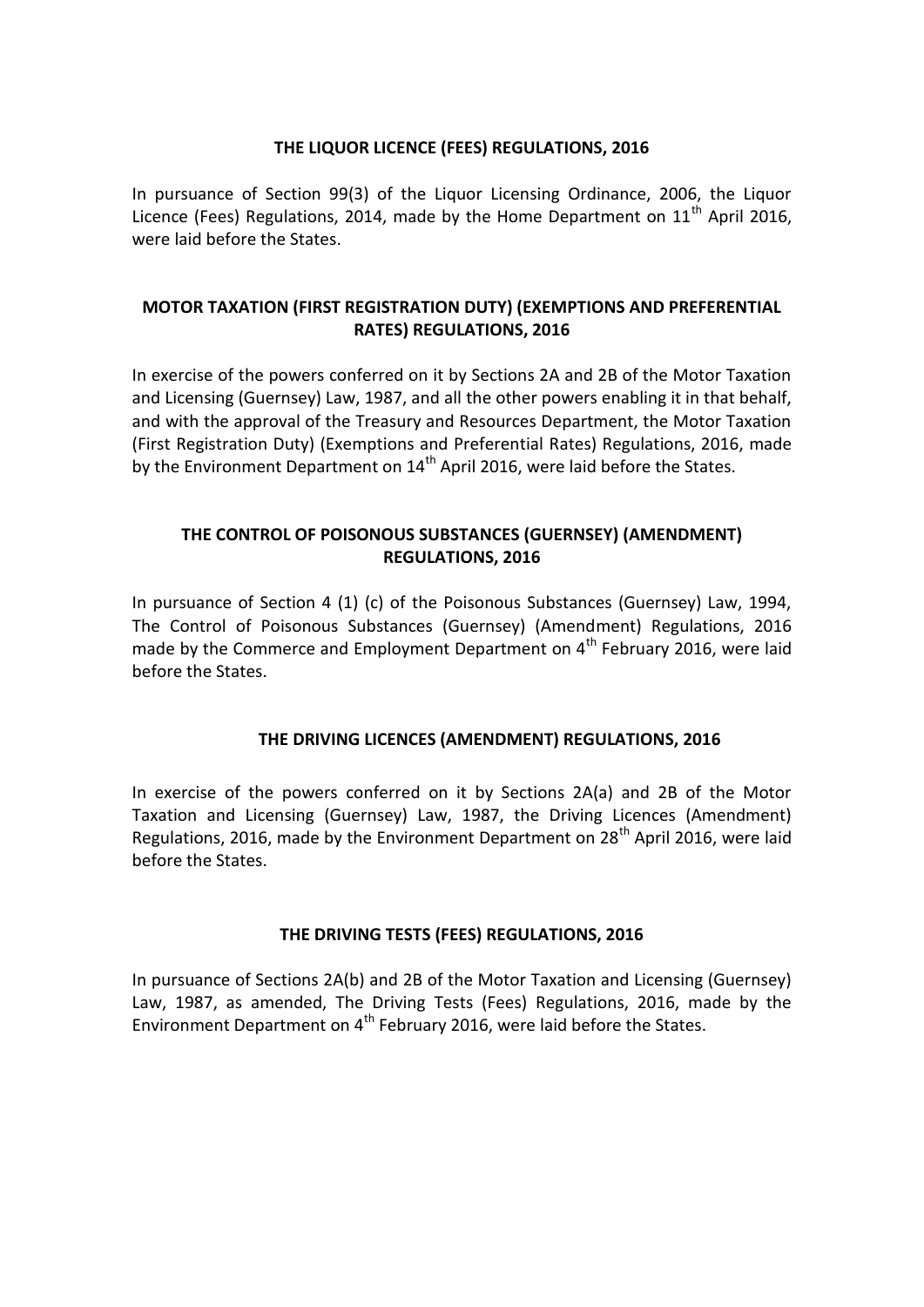#### **THE TRADE MARKS (FEES) REGULATIONS, 2016**

In pursuance of section 101 (3) of the Trade Marks (Bailiwick of Guernsey) Ordinance, 2006, The Trade Marks (Fees) Regulations, 2016 made by the Commerce and Employment Department on 25<sup>th</sup> February 2016, were laid before the States.

### **THE TRADE MARKS (FEES) (NO 2) REGULATIONS, 2016**

In pursuance of section 101 (3) of the Trade Marks (Bailiwick of Guernsey) Ordinance 2006, as amended, the Trade Marks (Fees) (No 2) Regulations, 2016, made by the Commerce and Employment Department on  $21<sup>st</sup>$  March, 2016, were laid before the States.

# **THE FISHING (MINIMUM SIZE AND PRESCRIBED SPECIES) (AMENDMENT) ORDER, 2016**

In pursuance of Section 26 (1) (c) of the Fishing Ordinance, 1997, The Fishing (Minimum Size and Prescribed Species) (Amendment) Order, 2016 made by the Commerce and Employment Department on  $4<sup>th</sup>$  February 2016, was laid before the States.

# **THE FISHING (MINIMUM SIZE AND PRESCRIBED SPECIES) (AMENDMENT) (NO. 2) ORDER, 2016**

In pursuance of Section 26 (1) (c) of the Fishing Ordinance, 1997, The Fishing (Minimum Size and Prescribed Species) (Amendment) (No. 2) Order, 2016 made by the Commerce and Employment Department on  $21<sup>st</sup>$  March 2016, was laid before the States.

### **THE BOARDING PERMIT FEES ORDER 2016**

In pursuance of Section 17 (3) of the Tourist Law, 1948, the Boarding Permit Fees Order, 2016, made by the Commerce and Employment Department on  $21<sup>st</sup>$  January 2016, was laid before the States.